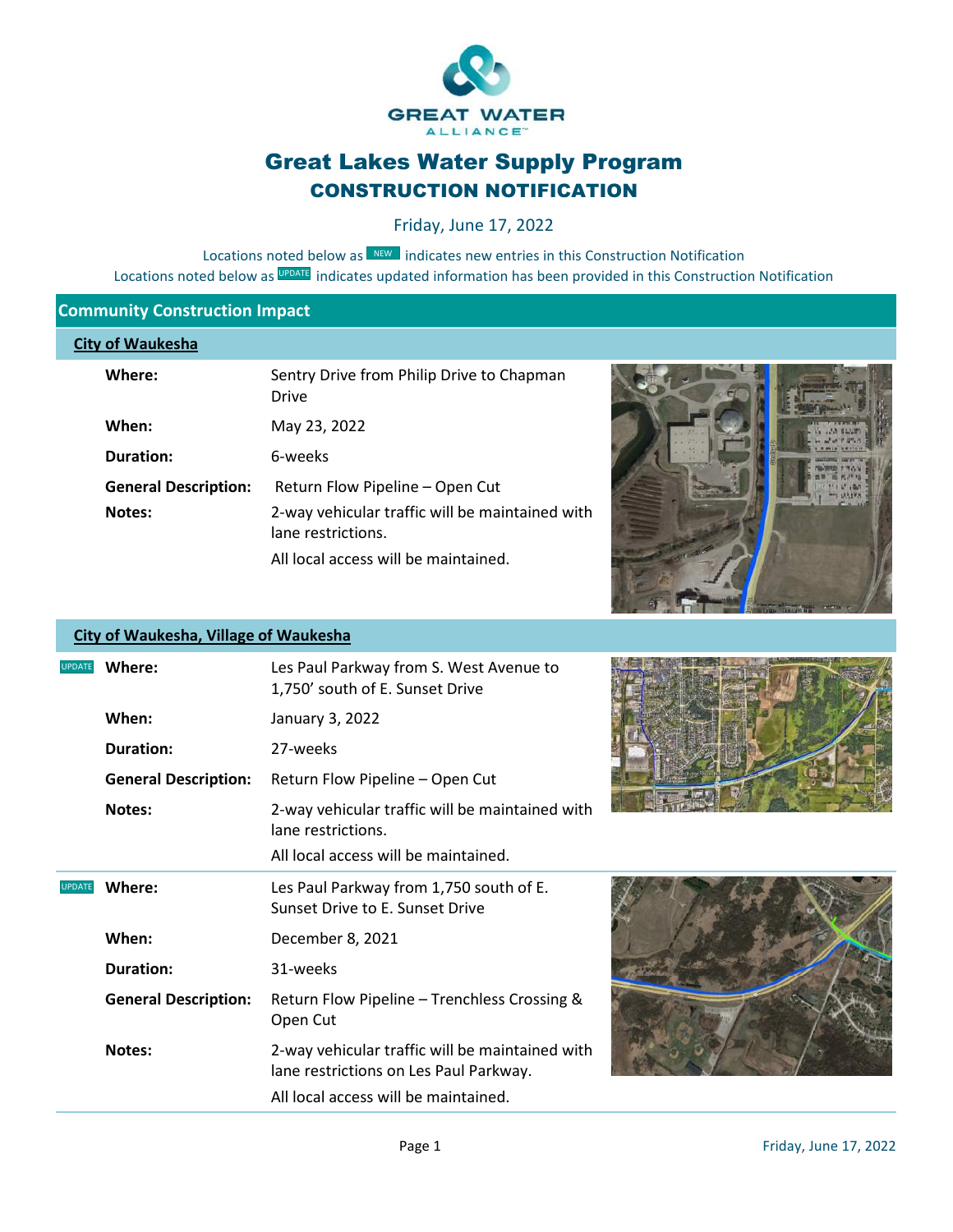### **City of New Berlin**

| Where:                      | WisDOT I-43 from Racine Court to East of<br>Calhoun Road                                                         |
|-----------------------------|------------------------------------------------------------------------------------------------------------------|
| When:                       | April 11, 2022                                                                                                   |
| Duration:                   | 14-weeks                                                                                                         |
| <b>General Description:</b> | Return Flow Pipeline - Open Cut & Trenchless<br>Crossings                                                        |
| Notes:                      | All local access will be maintained I-43.                                                                        |
| Where:                      | Moorland Road from Westridge Drive to<br>College Avenue                                                          |
| When:                       | May 16, 2022                                                                                                     |
| Duration:                   | 4-Weeks                                                                                                          |
| <b>General Description:</b> | Return Flow Pipeline - Restoration                                                                               |
| Notes:                      | 2-way traffic will be maintained with lane<br>restrictions and flagging.<br>All local access will be maintained. |
|                             |                                                                                                                  |





## **City of Muskego**

| <b>UPDATE</b> | Where:                      | Moorland Road from College Avenue to<br>Janesville Road                  |
|---------------|-----------------------------|--------------------------------------------------------------------------|
|               | When:                       | May 9, 2022                                                              |
|               | Duration:                   | 6-weeks                                                                  |
|               | <b>General Description:</b> | Return Flow Pipeline – Restoration                                       |
|               | Notes:                      | 2-way traffic will be maintained with lane<br>restrictions and flagging. |
|               |                             | All local access will be maintained.                                     |

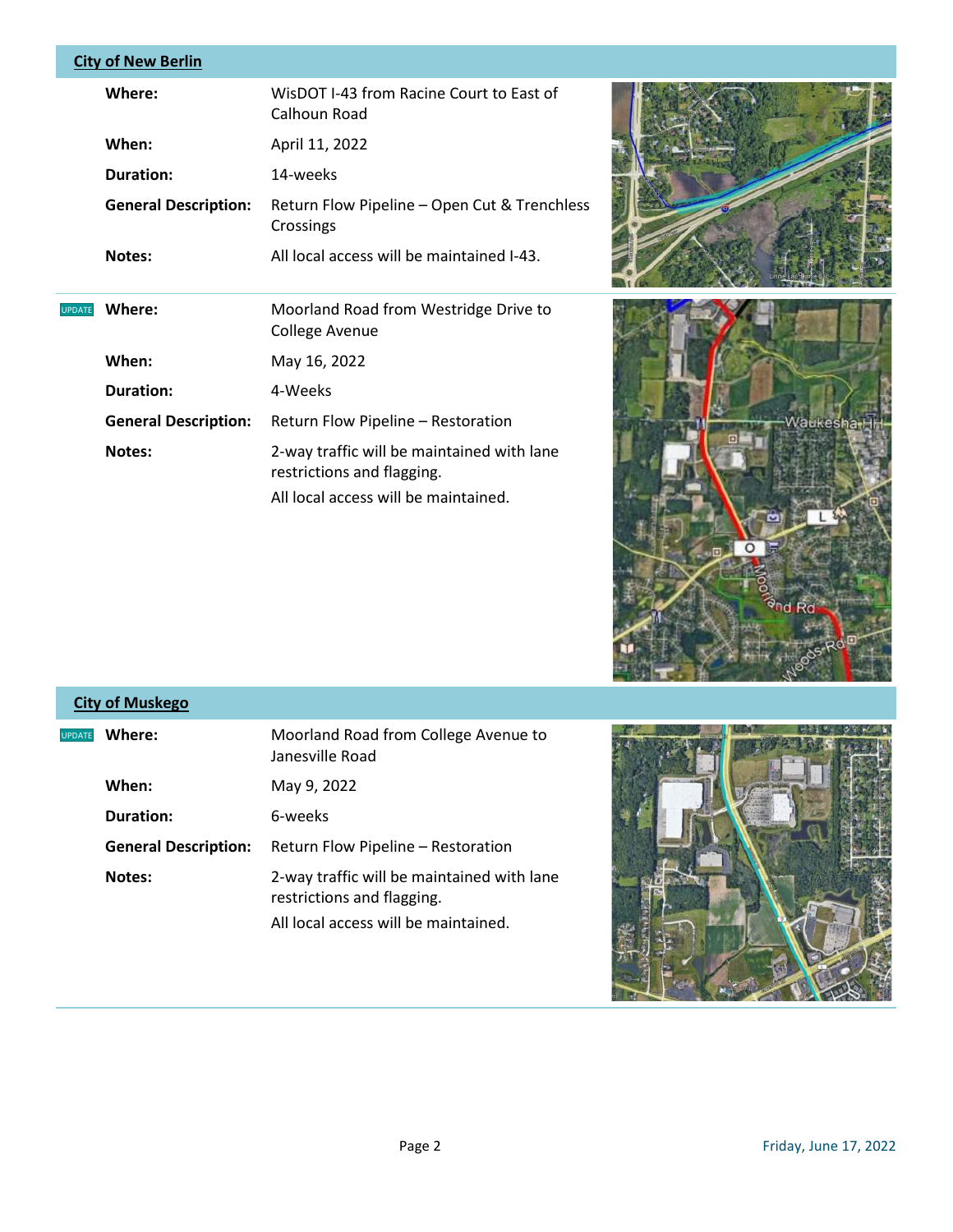| <b>UPDATE</b> | Where:                      | Moorland Road from Janesville Road to Woods<br>Road                                                                            |  |
|---------------|-----------------------------|--------------------------------------------------------------------------------------------------------------------------------|--|
|               | When:                       | May 9, 2022                                                                                                                    |  |
|               | <b>Duration:</b>            | 6-weeks                                                                                                                        |  |
|               | <b>General Description:</b> | Return Flow Pipeline - Open Cut Restoration                                                                                    |  |
|               | Notes:                      | Moorland Road from Sandalwood Drive to<br>Woods Road will be closed to southbound<br>through traffic, on June 1st for 4-weeks. |  |
|               |                             | See greatwateralliance.com for detour<br>information.                                                                          |  |
|               |                             | Local traffic will be maintained with lane<br>restrictions and flagging.                                                       |  |
|               |                             | All local access will be maintained.                                                                                           |  |
| <b>UPDATE</b> | Where:                      | Durham Drive from Schultz Lane to<br><b>Hawks Trail</b>                                                                        |  |
|               | When:                       | March 7, 2022                                                                                                                  |  |
|               | <b>Duration:</b>            | 10-weeks                                                                                                                       |  |
|               | <b>General Description:</b> | Return Flow Pipeline - Restoration                                                                                             |  |
|               | Notes:                      | 2-way traffic will be maintained with lane<br>restrictions and flagging for local traffic.                                     |  |
|               |                             | Single lane closure with flagging during work<br>hours.                                                                        |  |
|               |                             | All local access will be maintained.                                                                                           |  |
| <b>UPDATE</b> | Where:                      | N. Cape Road from Boxhorn Drive to Ryan<br>Road                                                                                |  |
|               | When:                       | June 27, 2022                                                                                                                  |  |
|               | <b>Duration:</b>            | 1-week                                                                                                                         |  |
|               | <b>General Description:</b> | Return Flow Pipeline - Water Service Repairs                                                                                   |  |
|               | Notes:                      | 2-way traffic will be maintained with lane<br>restrictions and flagging.<br>All local access will be maintained.               |  |
|               |                             |                                                                                                                                |  |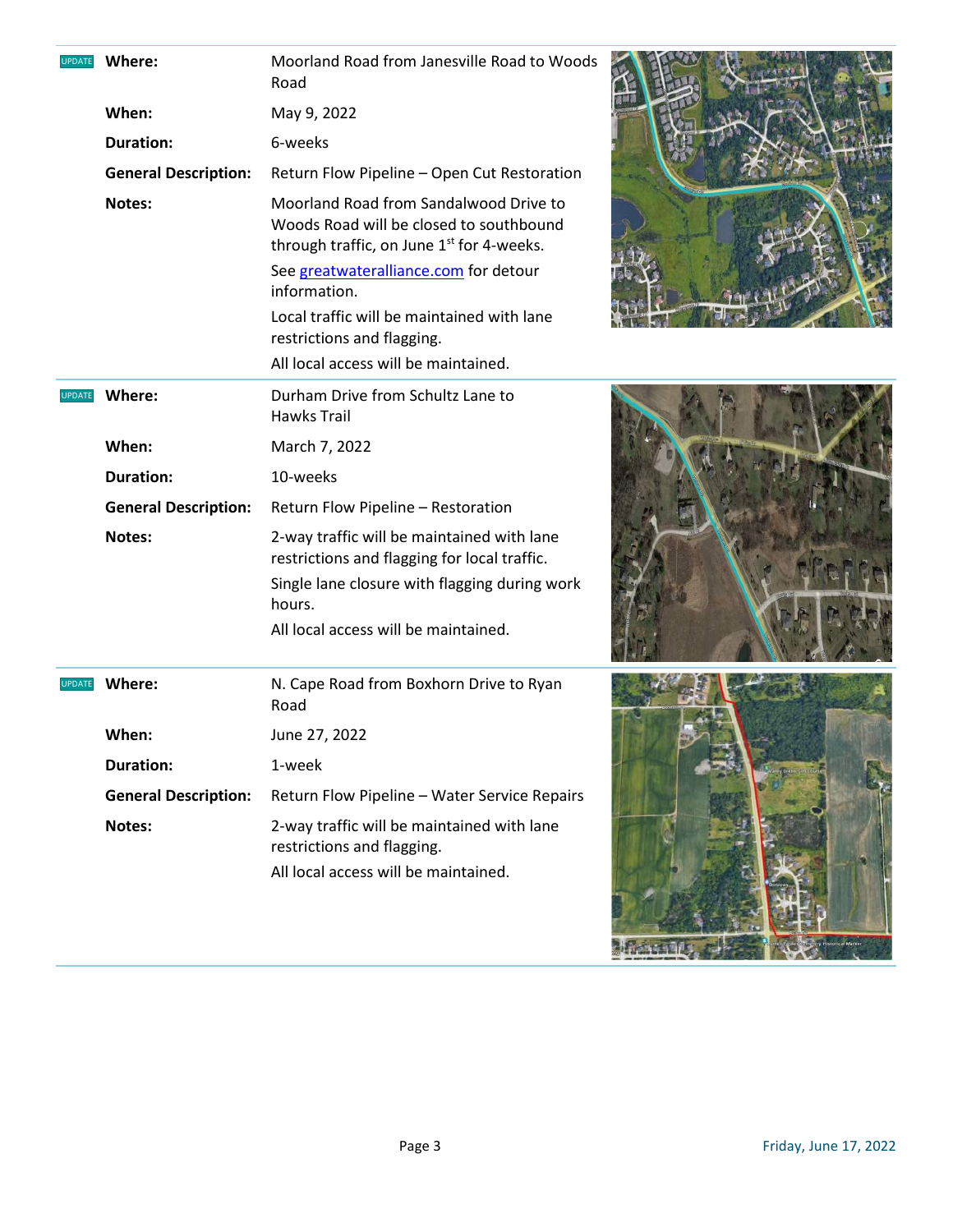### **City of Franklin, Milwaukee County**

| <b>UPDATE</b> | Where:                      | W. Ryan Road from W. Loomis Rd. to 92 <sup>nd</sup><br>Street                                                    |  |
|---------------|-----------------------------|------------------------------------------------------------------------------------------------------------------|--|
|               | When:                       | February 28, 2022                                                                                                |  |
|               | <b>Duration:</b>            | 21-weeks                                                                                                         |  |
|               | <b>General Description:</b> | Return Flow Pipeline - Open Cut                                                                                  |  |
|               | Notes:                      | 2-way traffic will be maintained with lane<br>restrictions and flagging.<br>All local access will be maintained. |  |
| <b>UPDATE</b> | Where:                      | Ryan Road from 92 <sup>nd</sup> Street to St. Martins<br>Road                                                    |  |
|               | When:                       | March 21, 2022                                                                                                   |  |
|               | <b>Duration:</b>            | 13-weeks                                                                                                         |  |
|               | <b>General Description:</b> | Return Flow Pipeline - Trenchless Crossing                                                                       |  |
|               | Notes:                      | 2-way traffic will be maintained with lane<br>restrictions and flagging.                                         |  |
|               |                             | All local access will be maintained.                                                                             |  |
|               | Where:                      | Ryan Road (STH 100) from St. Martins Road to<br>Root River (west of 60 <sup>th</sup> Street)                     |  |
|               | When:                       | March 7, 2022                                                                                                    |  |
|               | <b>Duration:</b>            | 15-weeks                                                                                                         |  |
|               | <b>General Description:</b> | Return Flow Pipeline - Restoration                                                                               |  |
|               | Notes:                      | 2-way traffic will be maintained with lane<br>restrictions.                                                      |  |
|               |                             | All local access will be maintained.                                                                             |  |
| <b>UPDATE</b> | Where:                      | Ryan Road (STH 100) at Root River (west of<br>60 <sup>th</sup> Street)                                           |  |
|               | When:                       | Summer 2022                                                                                                      |  |
|               | <b>Duration:</b>            | <b>TBD</b>                                                                                                       |  |
|               | <b>General Description:</b> | Return Flow Pipeline - Trenchless Crossing                                                                       |  |
|               | Notes:                      | 2-way traffic will be maintained with lane<br>restrictions.                                                      |  |
|               |                             | All local access will be maintained.                                                                             |  |







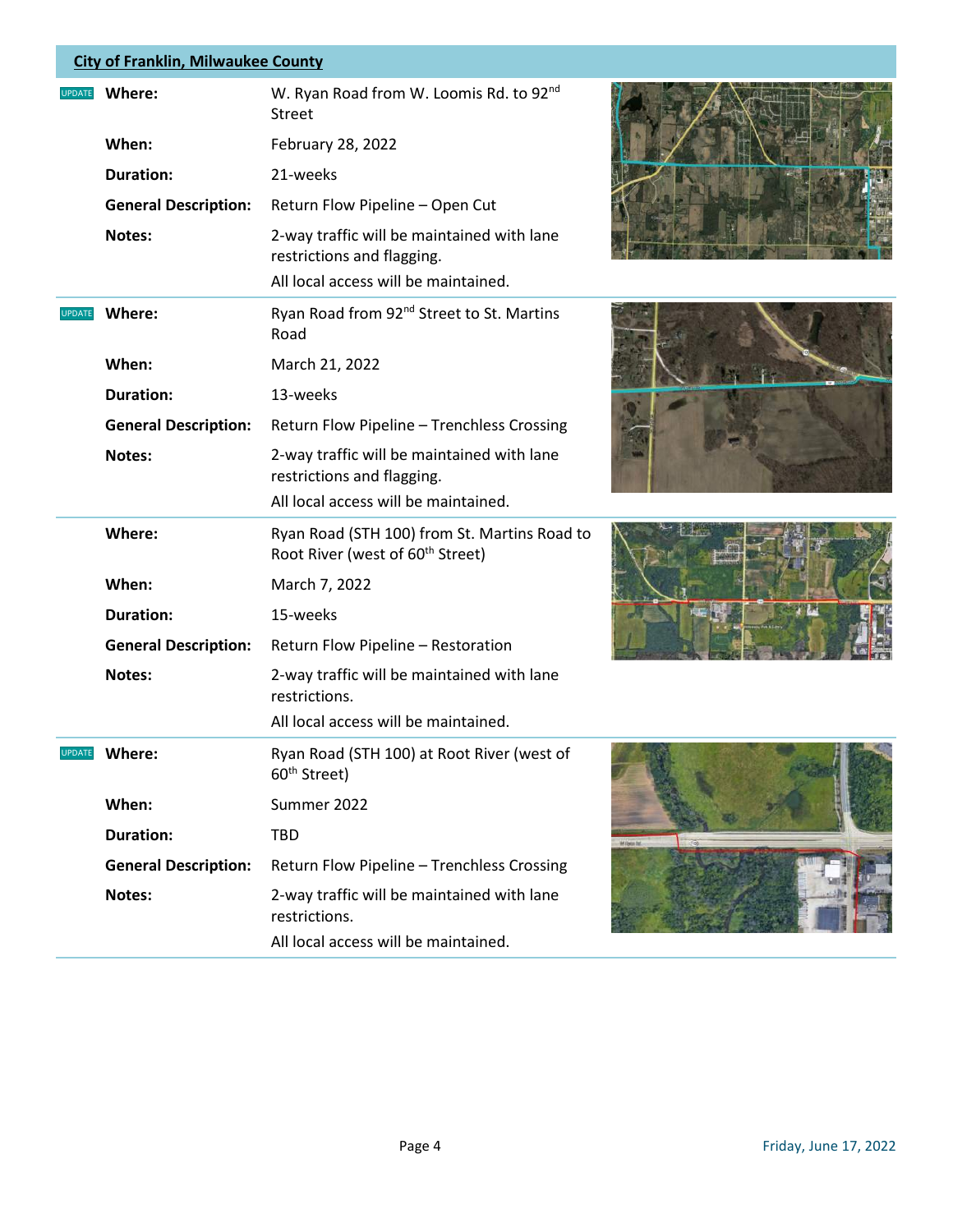UPDATE D

UPDATE D

| Where:                      | 60 <sup>th</sup> Street from Ryan Road (STH 100) to<br>Oakwood Road |
|-----------------------------|---------------------------------------------------------------------|
| When:                       | April 11, 2022                                                      |
| <b>Duration:</b>            | 11-weeks                                                            |
| <b>General Description:</b> | Return Flow Pipeline – Restoration                                  |
| Notes:                      | 2-way traffic will be maintained with lane<br>restrictions.         |
|                             | All local access will be maintained.                                |

**Where:** Oakwood Road

**General Description:** Return Flow Pipeline – Outfall Building

**When:** May 17, 2021 **Duration:** 29-months





|               | <b>City of West Allis</b>   |                                                                                         |  |
|---------------|-----------------------------|-----------------------------------------------------------------------------------------|--|
|               | Where:                      | W. Oklahoma Avenue from 124 <sup>th</sup> Street to<br>114 <sup>th</sup> Street         |  |
|               | When:                       | Spring 2022                                                                             |  |
|               | <b>Duration:</b>            | TBD.                                                                                    |  |
|               | <b>General Description:</b> | Water Supply Pipeline - Open Cut and<br><b>Trenchless</b>                               |  |
|               | Notes:                      | All local access will be maintained.                                                    |  |
| <b>UPDATE</b> | Where:                      | W. Oklahoma Avenue from 114 <sup>th</sup> Street to<br>108 <sup>th</sup> Street/STH-100 |  |
|               | When:                       | May 9, 2022                                                                             |  |
|               | <b>Duration:</b>            | 8-weeks                                                                                 |  |
|               | <b>General Description:</b> | Water Supply Pipeline - Restoration                                                     |  |
|               | Notes:                      | 2-way traffic will be maintained with lane<br>restrictions and flagging.                |  |
|               |                             | All local access will be maintained.                                                    |  |